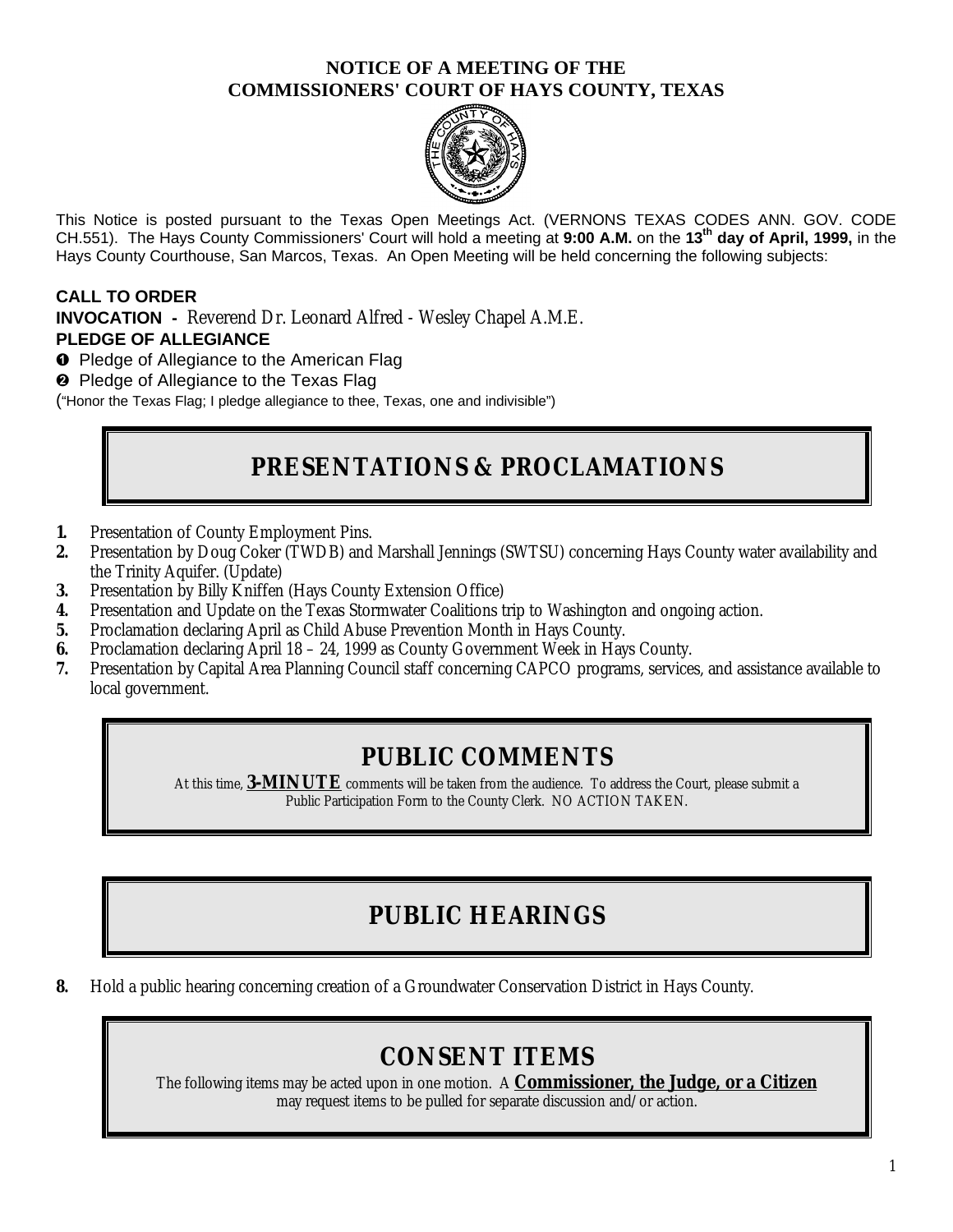- **9.** Approve payment of County Invoices.
- **10.** Approve refund of double payments and/or overpayments on taxes.
- **11.** Approve appointments of Tammy Gray and Patty Hoffielder to the Health Care Committee
- **12.** Accept Appointment of Assistant County Auditor per order of the District Court.
- **13.** Appoint David Robinson, Scott Sterling, and Grey White to the Hays County Infrastructure Committee (Economic Development).
- **14.** Appoint Jim Sykes to Road & Bridge & Subcommittee of the Hays County Infrastructure Committee.

# **ACTION ITEMS**

#### **RESOLUTIONS & ORDINANCES**

- **15. POWERS** Discussion and Possible action concerning creation of a Groundwater Conservation District in Hays County.
- **16. BURNETT** Discussion and possible action concerning adoption of a resolution clarifying ownership of an abandoned piece of property (ROW), between the State of Texas and Hays County.

#### **GRANTS**

#### **SUBDIVISIONS**

- **17. PCT. 4 99-4-008 GATLIN RIDGE**, re-subdivide lot 2, two lots Scott Storm /CMA Engineering Consider **VARIANCE** to requirement for no more than one single-family residence, and consider approval of **FINAL Plat**.
- **18. PCT. 3** Consider a **VARIANCE** to minimum lot frontage for a family division of property on **FM 3237 AND CYPRESS CREEK**.
- **19. PCT. 3** Consider **releasing construction bond** and accepting **maintenance bond** for Roads in **SCENIC CANYON SUBDIVISION**.
- **20. PCT. 3** Consider releasing **construction bond** and accepting **maintenance bond** for Roads in **FALCONWOOD SUBDIVISION.**

#### **ROADS**

**21. CARTER** - Discussion with possible action to name private road Marks Overlook.

#### **COMMITTEE REPORTS & RECOMMENDATIONS**

#### **MISC. ITEMS**

- **22. MOLENAAR** Discussion and possible action to purchase and install backup generator for the Justice Center for Computer services.
- **23. POWERS** (Luanne Caraway) Discussion and possible action to hire new employee Kathryn Kraatz at Grade 20 step 2.
- **24. POWERS** (Herzog/Aitken) Discussion and possible action concerning converting part-time Assistant Auditor from grade 20 to grade 29.
- **25. INGALSBE** Discussion and possible action to approve and adopt the City of San Marcos' Tax Abatement Agreement with the H.E. Butt Grocery Company.
- **26. POWERS** (Bill Herzog) Authorize payment for a replacement computer for the postage meter out of County-Wide Equipment line item.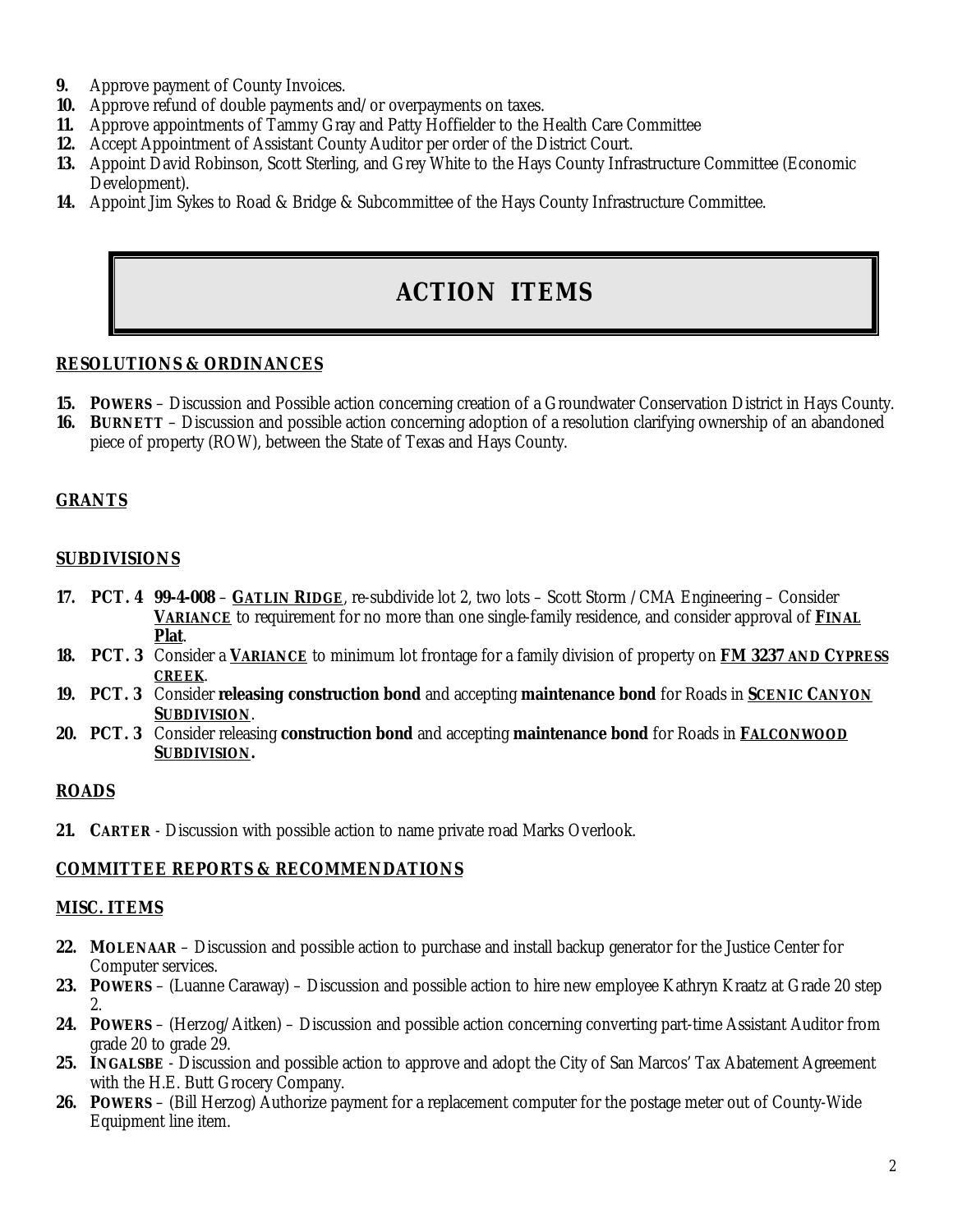**STAFF REPORTS:** County staff may report to the Court regarding ongoing issues. NO ACTION.

# **WORKSHOP SESSIONS**

## **EXECUTIVE SESSION**

Pursuant to Chapter 551 of the Government Code, the Court may meet in closed executive session to discuss the Following items. **Discussion and Action in open session may follow.**

**27. POWERS -** Executive Session to confer with legal counsel concerning recent EEOC Complaints involving county employees of the county road department pursuant to Section 551.071 of the Government Code.

#### **ADJOURNMENT**

Posted at 1:00 o'clock P.M. on the 9th day of April, 1999.

### **COMMISSIONERS' COURT H A Y S COUNTY, TEXAS**

#### **\_\_\_\_\_\_\_\_\_\_\_\_\_\_\_\_\_\_\_\_\_\_\_\_\_\_\_\_\_\_\_\_ CLERK OF THE COURT**

Persons with disabilities who plan to attend this meeting and who may need auxiliary aids of services such as interpreters for persons who are deaf or hearing impaired; readers; or large print are requested to contact the Hays County Judge's Office at (512) 393-2204 two (2) work days prior to the meeting so that appropriate arrangements can be made. Braille is not available.